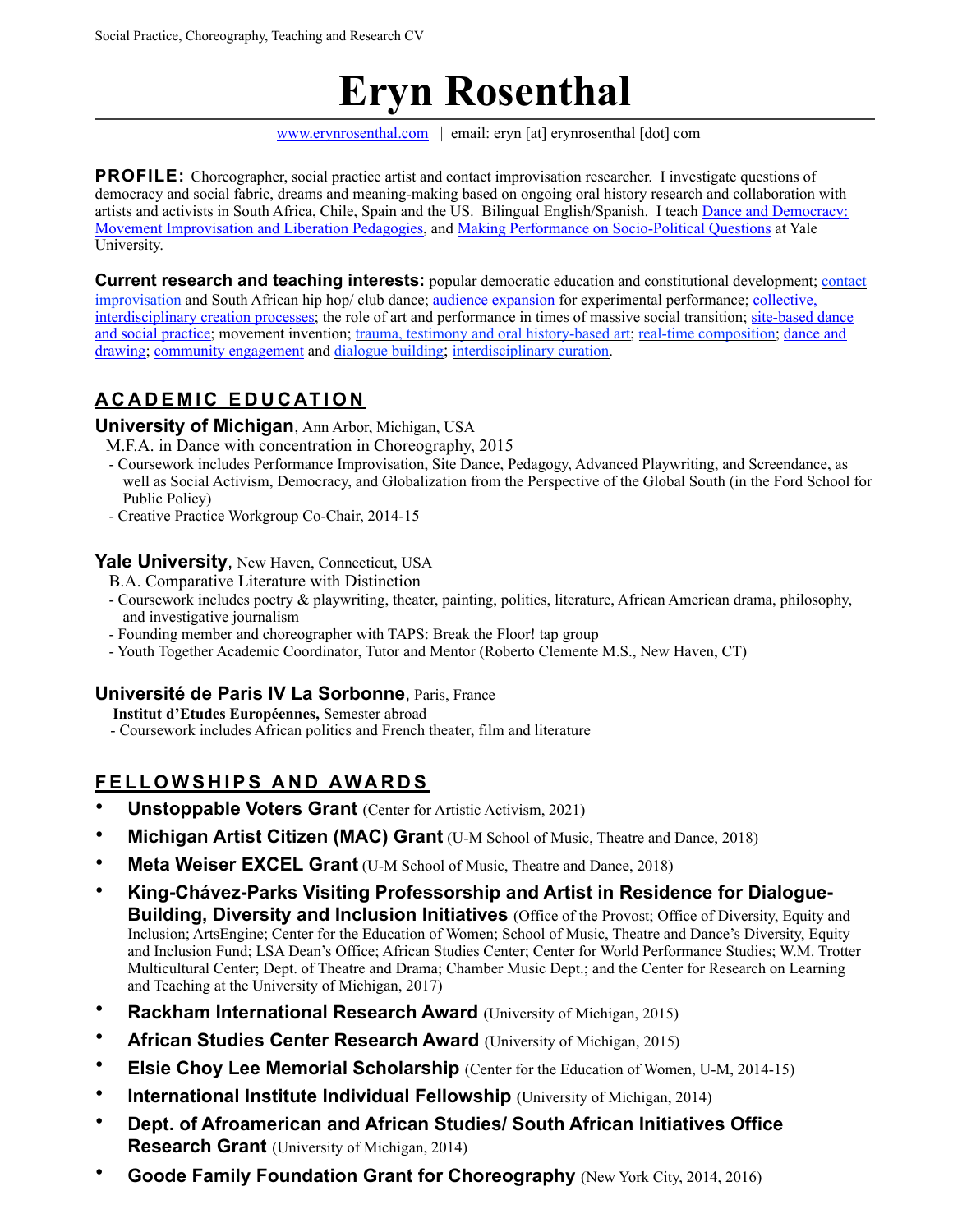- **Myerberg Family Foundation Grant** (NYC, 2014, 2016, 2018, 2021)
- **Fulbright Research Fellowship to Spain** (Madrid, 1999- 2000)
- **Open Society Institute President's Grant** (South Africa, 1998- 99)
- **Henry Hart Rice Fellowship of Yale University (South Africa, 1998-99)**
- **Best New Playwright Award** (Yale Dramatic Association, 1998)
- **Richter Summer Fellowship** for work with documentary theater pioneer **[Anna Deavere Smith](http://www.annadeaveresmithworks.org/bio)** (Yale University, May-August 1997)
- **West Coast Contact Improvisation Festival Scholarship** (Berkeley, CA, July 2009)
- **Choreographic Residencies** with Cividale Aperta (Cividale, Italy, summer 2018); Gibney Dance Center (NYC, winter 2013); First Street Green Art Park (NYC, spring 2012); The Field's Artward Bound (Earthdance Retreat Center, Plainfield, MA, Sept. 2009); Chez Bushwick (Brooklyn, spring 2009); The Catskill Collaborative (Catskill, NY, Aug. 2007); Aula de Danza Estrella Casera, Universidad de Alcalá (Madrid, spring 2004)
- **Mellon Research Grant** (Yale University, 1997- 98)

# **[THE DOORS PROJECT](http://www.thedoorsproject.net)**

- **[On the horizon.](https://erynrosenthal.com/crear-con-el-horizonte/)** Three-part social practice and performance platform. Examines the horizon as doorway into the subconscious at a time of major social transition. Concept, facilitator, co-director and performer. First installment currently in development in collaboration with [Rocío Rivera Marchevsky,](https://www.instagram.com/rocioriveramarchevsky/) Manuel Hurtado and [Mundo Moebio,](https://www.instagram.com/mundomoebio/) Valparaíso, Chile (*El Transatlántico* and Breakout Room; in NYC, South Africa, Spain, Chile, and Zoom, 2020-24).
- **[Scylla and Charybdis](http://erynrosenthal.com/2012/06/scylla-and-charybdis/)**. Concept, choreographer and performer. Created in collaboration with Utam Moses and Rebeca Medina. Site-specific text and movement experiment opening the doors of a new and unconventional park program (Commissioned by [First Street Green Art Park,](http://www.firststreetgreenpark.org/) NYC, June 2012).
- **[Portas](http://erynrosenthal.com/2011/10/portas/)** Concept, co-choreographer, and performer. Created in collaboration with Paolo Cingolani, Sergio Herrero, and Marta Martínez de Aragón (commissioned to headline Festival Lilliput, Barcelona, Oct. 2011). **[For media coverage](http://erynrosenthal.com/2011/11/media-love-for-the-doors-project/)  [please click here.](http://erynrosenthal.com/2011/11/media-love-for-the-doors-project/)**
- *T'estimo, porta! / The Doors Project + quioscos d'escales* (Roughly, "I appreciate you, door! / TDP + stairway kiosks). Co-choreographer, director and performer. Created in collaboration with Marta Martínez de Aragón. Door-to-door and kiosk-to-kiosk dancing tour throughout the winding streets and medieval architecture of old Barcelona [\(Festival Lilliput](http://www.festivallilliput.es) inaugural performance, Oct. 2011). **[For media coverage please click here.](http://erynrosenthal.com/2011/11/media-love-for-the-doors-project/)**
- *[Tú Aquí](http://erynrosenthal.com/2011/10/tu-aqui-adventures-through-a-doorframe/)* ("You Here," in Spanish). Concept and direction of political action and audience participation experiment, after a long series of protest marches. With architects Bea Velasco, Cecilia Ruiloba, Natalia Sanchez-Ton I Normand, political activists José Luís Cano Blanco and Cristhian Salazar, and many other fun, open-minded citizens of Madrid, Spain. Produced with the support of [La Tabacalera Cultural Center](http://erynrosenthal.com/2011/10/empujamos-juntos-el-marco-de-la-puerta-cuesta-arriba-hacia-la-puerta-del-sol/) and 108 backers via [Kickstarter.com](https://www.kickstarter.com/projects/574539617/the-doors-project/description) (Street action from La Tabacalera to La Puerta del Sol, Madrid, Oct. 2011).
- *Elliott, my doorway, my príncipe pío.* Choreographer and performer in short film/animation by Marta [Azparren](http://www.martaazparren.es/) (filmed in Príncipe Pío, Madrid, Oct. 2011).

# **OTHER CHOREOGRAPHY AND DIRECTION (SELECTION)**

- **[Senator Singing Lessons](http://www.SenatorSingingLessons.com)**. Concept, lyrics, showrunner and co-performer in participatory comedy series on prodemocracy reform. Unstoppable Voters Grant winner, Center for Artistic Activism. Developed in collaboration with Kevin Goodman, Cicily Daniels, Golden Girl Unicorns and Indivisible (NYC, June 2021 - Nov. 2022).
- *Requiem for the Sky.* In loving memory of Nancy Stark Smith, co-founder of Contact Improvisation. Concept, movement and performance, in collaboration with framing videographer Karen Ivy (Nancy Stark Smith Memorial, Zoom on Brooklyn rooftop, NYC, September 2020).
- *[Root Vegetables.](http://erynrosenthal.com/2018/04/root-vegetables/)* Concept, choreographer, and producer of large group performance on groundedness, growth, and expanding definitions of beauty. In collaboration with first year students at the University of Michigan Dept. of Dance; art teacher Alex Vinter and first grade art students at Haisley Elementary School; and community partner Argus Farm Stop (First Year Touring Company, dir. Robin Wilson; performances at U-M Hospital, Glacier Hills Senior Living Community, Skyline High School, Haisley Elementary, and the Carr Center, Detroit and Ann Arbor, MI, April 2018).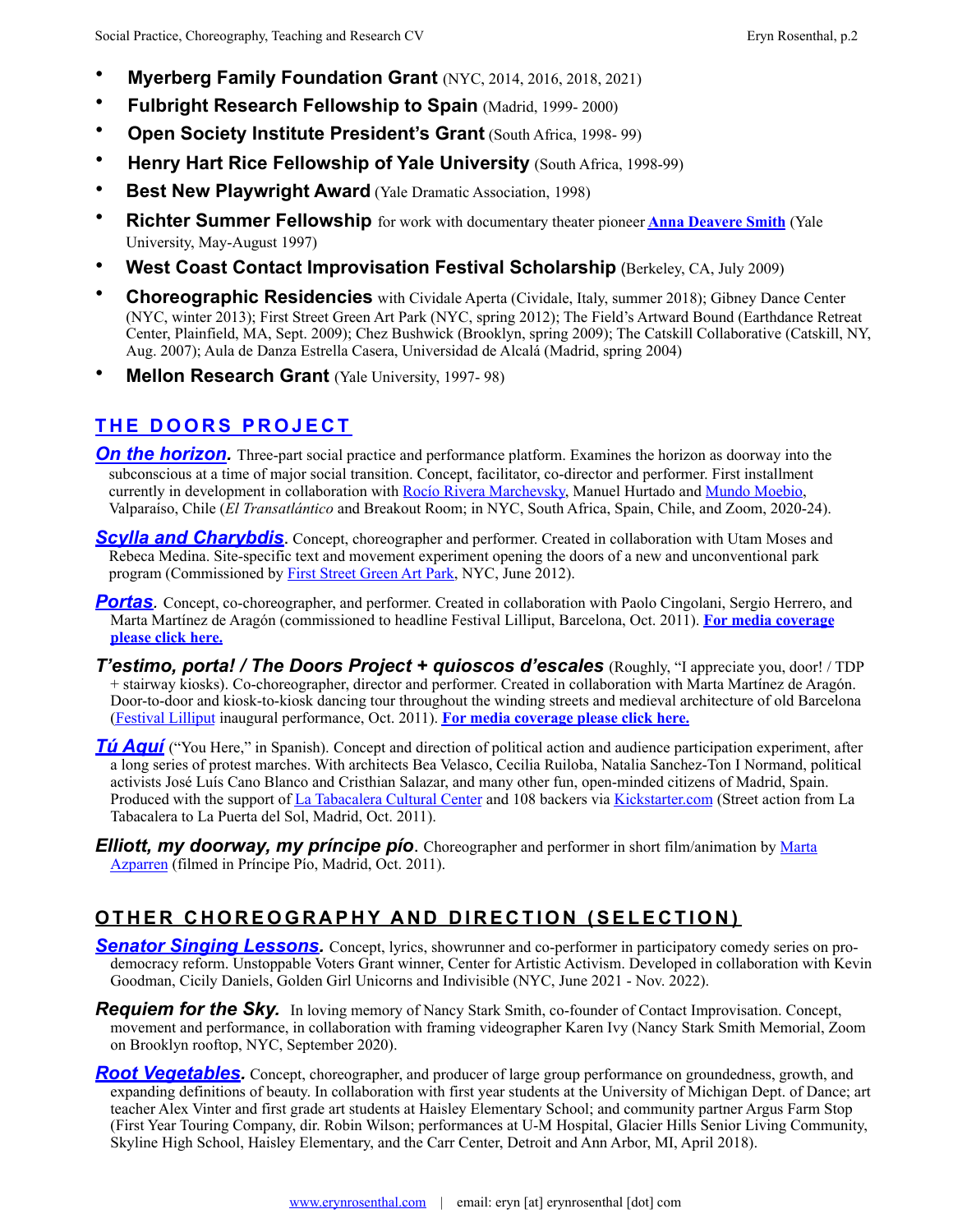*[La buena chaquetera y los cuatro caballos \(Solo dancing does not exist\\*\)](http://erynrosenthal.com/2016/09/chaquetera-solo-dancing-does-not-exist/).* (The Good

Jacketer and the Four Horses, in English). Concept, choreographer and performer of experimental work reflecting on current questions of Spanish democracy, participation and *el público* (the public, or the audience). Text by Eryn Rosenthal and Fernando García Lorca, in 1st, 2nd, 3rd person dialogue with audience. \**Chaquetera* (literally, "jacket-wearer") is used in Spain to refer to people who change their connection to sports teams or political parties like jackets. "Solo dancing does not exist" is the first line of a text from choreographer and contact improvisation founder Steve Paxton. (*La Dynamique Interactionnelle du Geste "Making Sense Together" Conference*; Laboratories SFL, Centre Pouchet, Paris; Sept. 2016).

- *[Au bout du petit matin \(At the brink of dawn\)](http://erynrosenthal.com/2016/01/au-bout-du-petit-matin/)*, Research, director, choreographer. Music by L'Orchestre les Christophiles de Floride and text by Aimé Césaire. Part of the National Water Dance Project, with focus on local environmental justice issues (Site-based commission by [The Studios of Key West](http://tskw.org/); White Street Pier, Key West, FL, April 16, 2016, sunrise. Title from Aimé Césaire, *Cahier d'un retour au pays natal* (*Notebook of a Return to My Native Land*).
- *[Freedom Suite: Transaction Being Processed](http://erynrosenthal.com/2015/12/freedom-suite-transaction-being-processed/).* Research, director and producer of original performance based on ongoing oral history with former youth activists from the 1980s in New Brighton, Port Elizabeth, SA; created and performed with Jennifer Harge (Betty Pease Studio Theater, Ann Arbor, MI, March 2015).
- *The Bell Pool.* Concept, choreographer, performer (Site dance at the Margaret Bell Pool and The Ella Baker Graduate Student House, Ann Arbor, MI, Dec. 2014).
- *[Self Help; Dances with Symptoms](http://erynrosenthal.com/2014/04/self-help-dances-with-symptoms/).* Concept, choreographer, recorded sound, performer. Featuring poem *Self Help* by Katie Peterson (Betty Pease Studio Theater, Ann Arbor, April 2014).
- *Push/Pull.* Concept, director and choreographer, in collaboration with performers Alexandra Apostolides and Lisa Chippi (Betty Pease Studio Theater, Ann Arbor, April 2014).
- Ars Poetica (Etude in Abrupt Dispossession). Concept, film, voice. With movement by Maxx Passion and text by Michel Foucault (Duderstadt Video Studio, Ann Arbor, February 2014).
- **Decolonization.** Concept, choreographer and performer (showings at U-M, Ann Arbor, Sept. 2013 and Oct. 2015).
- **Duet with Audience and Newspaper**. Concept, choreographer, and performer (work-in-process showing at the Betty Pease Studio Theater, Ann Arbor, Jan. 2013; developed in residency at Gibney Dance Center, NYC).
- *Ariadne.* Concept, choreographer, and performer. With Compañía Multiperiférica, in collaboration with photographer Rob Sanchez and costume designer Isabel Río (Milk Farm Performance Festival, Katonah, NY, Dec. 2010).
- **[60% OFF ALL CUSTOM FRAMING\\*](http://erynrosenthal.com/2010/10/60-off-all-custom-framing/)**. Concept, director, co-choreographer and performer, with Bradley Teal Ellis. 3 part site-specific duet, commissioned by Crosby Street Gallery (Crosby Street Gallery Storefronts Project, New Haven, CT, Sept. 2010).
- **Girls and Dogs, No. 7.** Choreographer and performer. Curated by Tatyana Tenenbaum for special edition of *The Raw and the Cooked* (The Tank, NYC, Dec. 2009).
- *[Fallen apples](http://erynrosenthal.com/2009/09/fallen-apples/)*. Co-choreographer, performer with Samuel Hanson. Text by Michael John Garcés; dir. Nicole A. Watson (HERE Arts Center, NYC; Sept. 2009).
- *Habeas corpus/Uncle\*, Habeas corpus*, [Latin], You must have the body. Choreographer, director, and performer. Draftworks showing curated by Ishmael Houston-Jones, presented by Danspace Project (NYC, Oct. 2009. Previous showings at: Catskill Church, Battle Ranch, Trisha Brown Dance Studio, and University Settlement, NY, 2007-08).
- *Landscape/ Redaction.* Creator, performer (DTW Bessie Chor. Lab, dir. Reggie Wilson, March 2009).
- *iAnimo, y al toro!* (Roughly, "Have courage and go for that bull!" in Spanish). Choreographer and performer, in collaboration with dramaturg Prado Pinilla (World Financial Center Winter Garden, NYC, 60x60 Dance, Nov. 2008).
- *This is what happened/ This was a dream/ This is a drawing; Clapping Music.* Two choreographed pieces for kindergarteners; music by Philip Glass and Steven Reich (PS106, Brooklyn, NY, June 2007).
- **Spot.** "Out, damn spot"/ "Here, Spot, here"; avoidance techniques, torture and abuse in Abu Ghraib. Creator, solo performer. (Aula de Danza, Universidad de Alcalá, Madrid, 2004).
- *[So you think your kid's gonna be a terrorist? Ways to fight back—through interior](http://erynrosenthal.com/2003/12/si-crees-que-tu-hijo-va-a-ser-terrorista-maneras-de-combatirlo-desde-la-decoracion/)  [decorating](http://erynrosenthal.com/2003/12/si-crees-que-tu-hijo-va-a-ser-terrorista-maneras-de-combatirlo-desde-la-decoracion/)*. Co-creator/ performer, in collaboration with visual artist Ricardo Blázquez. (In Spanish. La Casa Encendida, Madrid, 2003).
- **desde la caída** (since the fall, in Spanish). Creator/performer, with surprise guest appearance by harpist Beatriz Millan (La Cuarta Pared, Madrid, 2003).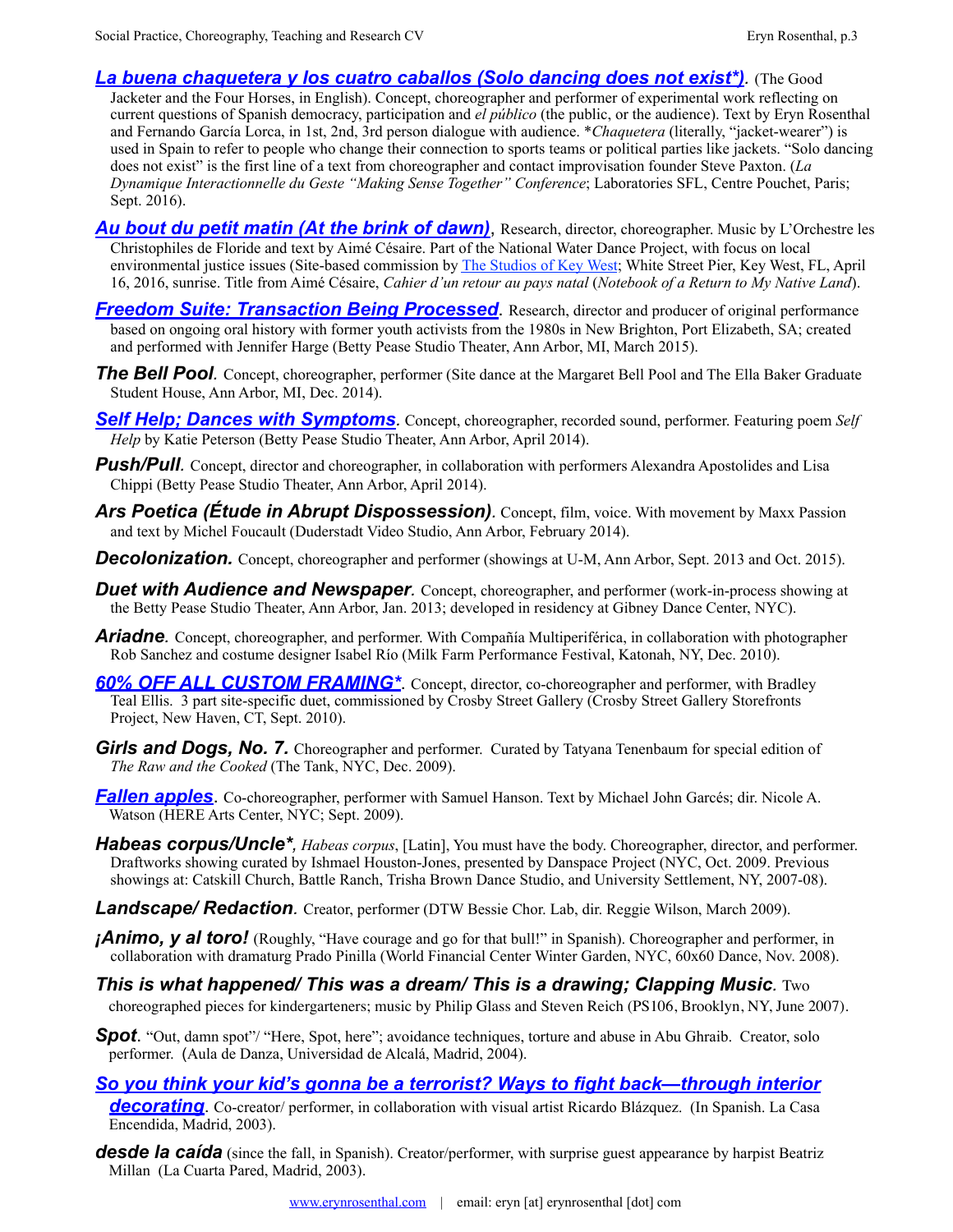*I Pledge Allegiance*. Creator, performer (Casa de América & Auditorio Padre Soler, Madrid/Leganés, 2002).

- *[Fugue States \(or the tender role of Shulamith\)](http://erynrosenthal.com/2001/09/fugue-states-or-the-tender-role-of-shulamith/#http://erynrosenthal.com/2001/09/fugue-states-or-the-tender-role-of-shulamith/)*. Creator, director, and performer. With text by Paul Celan (Workshop premiere at ITACA Festival in Padua, Italy, 2001).
- *"Democracy."* Choreographer, dancer with TAPS: Break the floor! Music by Leonard Cohen (Yale, 1998).

*Bosnia: Translations from the German*. Interviewer, director, performer (Yale/ Andover H.S., MI, 1997).

## **PERFORMANCE AND COLLABORATION (SELECTION)**

- *Gravity Tank.* Performer/co-creator of five hour durational performance. Curatorial invitation by Karen Nelson. In collaboration with Darrell Jones, Elle Hong, Lesly Rodríguez, Ishmael Houston-Jones, José Abad, Skyla Miles, Karen Schaffman, Anya Cloud, Karen Nelson, and others. (Atlas Center, Boulder, CO, March 2022).
- Artifacts of *Enthrallment*. Performer and choreographic collaborator; directed by Elise Knudson. In quartet with Elise, Jenni Hong, and Randy Burd (Dixon Place, NYC, Nov. 2021).
- **Play in 3 Movements.** Movement, dramaturg, and early stage play development for dance theater work by Tanya Birl-Torres (workshop premiere at Maternal Infant Services Network (MISN), Newburgh, NY, Nov. 2019).
- *Judith* (Judith), dance film by Peter Sparling. Movement and performance in film commissioned by Traverse City Symphony Opera projected with live performance of *Judith: Choreographic Poem for Orchestra* (1949), by composer William Schuman. (Film debut Traverse City, Michigan, USA, March 2016).

**Afrika.** Performer with [Ntsoana Contemporary Dance Theatre Collective,](http://www.ntsoana.co.za/) directed by Sello Pesa (Site specific performance workshop in New Doornfontein and VANSA, Johannesburg, South Africa, Sept. 2015).

*The Promised City*. Performer with [Ntsoana Contemporary Dance Theatre Collective](http://www.ntsoana.co.za/), directed by Sello Pesa (VANSA Revolution Room, Cosmo City, Johannesburg, SA, August 2015).

- *[Oranges](http://erynrosenthal.com/2014/03/oranges/)*. Choreography and performance in dance film, edited and directed by Andrea Rivera and Victoria Reackhof. Selected for Lightworks Film Festival (Natural Sciences Auditorium, Ann Arbor, MI, April 2014).
- *[Decapitation](http://erynrosenthal.com/2006/12/decapitation/)* (Linda), by Marco Antonio de la Parra. Dir. Jesús Barranco, Compañía Blenamiboá. Actor and director of video (Teatro Lagrada, Madrid, Spain, April-May 2006).
- *Ridgewood Reservoir Project.* Sun Transit dancer. Chor. [Jennifer Monson](http://ilandsymposium.wordpress.com/artist-biography/) (Highland Park, NY, June 2007).
- *Barbi superstar.* Dancer in performance/installation. Choreographer [Sol Picó](http://www.solpico.com/) (FITUR, Madrid, 2004).
- *Two Elevators Walk into a Bar.* Performer and co-choreographer. In duet with Giorgia Minisini (Green Loft Salon, Brooklyn, 2007).
- **Score**. Performer and choreographic collaborator. In duet with chor. Brandin Steffensen (Studio AIR, Brooklyn, 2007).
- *Imp*. Dancer in bi-monthly performance improvisation project; dir. Luka Kito (Trisha Brown Studio, NYC, 2006- 2008).
- *The Catskill Collaborative.* Dancer, performer, and co-creator in works by choreographers Brandin Steffensen, Blake Pearson, and Giorgia Minisini (Catskill Church & The Battle Ranch, NY, 2007).
- *Trippin' the Musical.* Assistant Choreographer. Children's musical; book, lyrics, and music by Obie award winner Daniel Beaty. (Harlem Stage, May 2006).
- **Thermomix***.* Dancer in performance honoring the 20th anniversary of the Spanish kitchen appliance (Madrid, 2003).
- *En attendant Godot* (Pozzo; *Waiting for Godot,* original version in French). Actor and asst. director. Play by Samuel Beckett. (Institut d'Etudes Européennes, Paris, 1997).

## **TEACHING EXPERIENCE**

- ➔ **[Dance and Democracy: Movement Improvisation and Liberation Pedagogies](https://erynrosenthal.com/dance-and-democracy/)**. Semester-long, interdisciplinary humanities seminar -meets- [Contact Improvisation](https://erynrosenthal.com/contact-improvisation/) lab, culminating in original student research. Yale University, New Haven, CT, spring 2022.
- **→ [Crear con el horizonte](https://erynrosenthal.com/crear-con-el-horizonte/)** (Creating on the Horizon). Site-specific intensive workshop geared toward mining the subconscious at a time of social and personal transition. Culminates in public performance. Production: Rocío Rivera Marchevsky and Manuel Hurtado. Teatro Montealegre, Valparaíso, Chile, Jan. 2022.
- ➔ **CI Democracy Lab**. Performance intervention + lab investigating elements of democracy in/not in Contact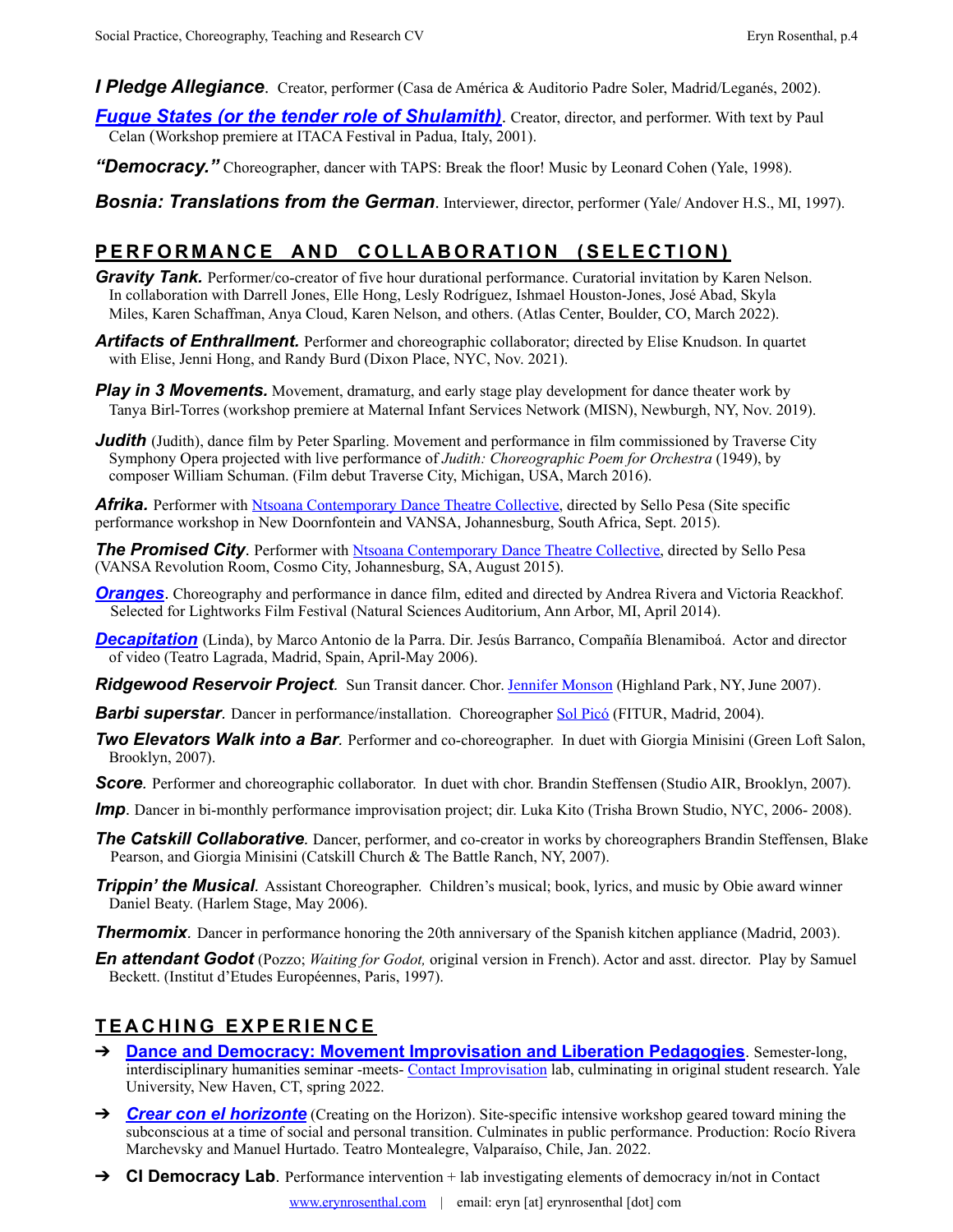Improvisation (CI). In collaboration with Karen Nelson. Think Gravity/Dance Tank, Boulder, CO, Mar. 2022.

- ➔ *On the horizon:* **Wishes, lies and dreams.** Guest artist, The Dancing Body in Practice and Theory, Professor Patricia Hoffbauer. Tisch School of the Arts, New York University, Dec. 2021.
- ➔ **[Mindful Movement](https://erynrosenthal.com/mindful-movement/).** Guest Artist workshop, Yale Good Life Center, New Haven, CT, Dec. 2021.
- → **[Active Looking: The Body in Dialogue with Art](http://erynrosenthal.com/active-looking-the-body-in-dialogue-with-art/)**. Online, participatory movement-based program examining concepts of scale, connection, texture and history in the work of Ghanaian artist El Anatsui. Yale University Art Gallery, New Haven, CT, March 2021.
- → **[Making Performance on Socio-Political Questions](http://erynrosenthal.com/making-performance-on-socio-political-questions/)**. Semester-long, interdisciplinary social practice and performance-making workshop + humanities seminar, culminating in original student performances. Evaluated as "transformative," "empowering," and "the best course I have ever taken." Yale University, New Haven, CT, fall 2019.
- ➔ **Embodiment and Dialogic Movement: Incorporating Contact Improvisation with Intergroup Dialogue.** Workshop at biannual conference, InterGroup Dialogue: Pedagogies of Possibilities, in collaboration with Dr. Kevin Goodman, Social Justice Education, UMass Amherst College of Education. UMass Amherst, June 2019.
- → **[Buoyant Wait: Bodywork into dance.](http://www.contactfestival.de/festival/14/14_descriptions.htm)** Contact Improvisation Twin Cities, Minneapolis, MN, July 2018; Freiburg International Contact Improvisation Festival; Freiburg, Germany, Aug. 2014.
- ➔ **[Personal, Present and Immediate\\*: Making Performance on Socio-Political Questions](http://erynrosenthal.com/personal-present-and-immediate-making-performance-on-socio-political-questions/)**. Semester-long seminar in the Arts & Ideas in the Humanities Program of the Residential College, and the Global Theatre and Ethnic Studies Minor; graduate level cross-listing at the School of Social Work (SSW) and the EXCEL Program (Excellence in Entrepreneurship, Career Empowerment, and Leadership) in the School of Music, Theatre and Dance (SMTD); composition credit for Dance Minors. Co-sponsored in part by the Center for Latin American and Caribbean Studies (LACS) and EXCEL. Accompanied by **[public film series](http://erynrosenthal.com/category/personal-present-and-immediate-film-series/)**. University of Michigan, Jan.-April 2018.
- → **[Dance and Dialogue: Human Contact and Democracy.](http://erynrosenthal.com/dance-and-dialogue-human-contact-and-democracy/)** Interdisciplinary workshops investigating connections between [Contact Improvisation](http://erynrosenthal.com/contact-improvisation/) and democratic activism. As part of King-Chávez-Parks Visiting Professorship and Artist in Residence for Dialogue-Building, Diversity and Inclusion Initiatives at U-M, sponsored by the Office of the Provost in collaboration with other units (see p.1). At the Dept. of Theatre and Drama; Trotter Multicultural Center; the Center for Research on Learning and Teaching (CRLT); the Center for World Performance Studies (CWPS), and the Center for the Education of Women (CEW), March 2017-March 2018.
- ➔ **Artist in Residence for Choreography, Arts and Social Engagement**. Includes Dance and Dialogue workshops with special needs campers as well as high school and college students and staff, plus choreographic workshops for Tisha B'Av performance. Camp Ramah, Conover, WI, July 2018.
- ➔ **On Listening.** Guest Artist Master Class for Professor Hank Greenspan's course of the same name in the Social Theory and Practice Program, Residential College, U-M, Feb. 2018.
- ➔ **Dialogue and Innovation in Chamber Music**. Chamber Music Dept. and School of Music, Theatre and Dance's Diversity, Equity and Inclusion Program, U-M, Jan. 2018.
- ➔ **Root Vegetables: Investigating Groundedness, and Expanding Definitions of Beauty**. Modern Lab Master Class, U-M, Nov. 2017.
- ➔ **Contact Improvisation and Physical Composition.** Market Theatre Laboratory/ Ramalao Makhene Drama School, Johannesburg, SA, Sept. 2015 and Feb. 2016; Moving into Dance Mophatong, Jo'burg, March 2016.
- → **[Contact y democracia](http://in-touch.es/en/in-touch-happenings/20-barcelona/384-contact-a-demogracy-eryn-rosenthal.html)** (Contact and Democracy, in Spanish). In-Touch Festival, Barcelona, Oct. 2015; La Puerta Roja, Madrid, Nov. 2015; Universidad Complutense, Madrid, Nov. 2015.
- ➔ **Introduction to Improvisation.** Moving into Dance Mophatong, Johannesburg, Sept. 2015.
- **→ [Contact Improvisation](http://erynrosenthal.com/contact-improvisation/).** University of Michigan; Ann Arbor, MI, Winter-spring 2015 (2 semesters).
- ➔ **[Dance and Democracy:](http://erynrosenthal.com/dance-and-democracy/) the body as laboratory for examining dialogue, choice-making, roles and habits.** Guest lecturer, Critical Theory Seminar, Centre for the Advancement of Non-Racialism and Democracy (CANRAD), Nelson Mandela University, Gqeberha (Port Elizabeth), SA, Aug. 2014; Middlebury College, VT, Feb. 2017.
- → **Introduction to Contemporary Dance.** U-M; Ann Arbor, MI, Sept. 2013-June 2015 (5 semesters).
- ➔ **Buoyant Wait: Contact improvisation for contemporary dancers**. Invited guest artist at Middlebury College, VT, Feb. 2017; University of Michigan, Nov. 2014; Dance New Amsterdam and 100 Grand Studio, NYC, May-June 2013; American College Dance Festival (ACDFA), Oakland University, Rochester Hills, MI, Feb. 2013.
- ➔ **Contact improvisation**. University of Michigan, Sept. 2012 and Jan. 2013.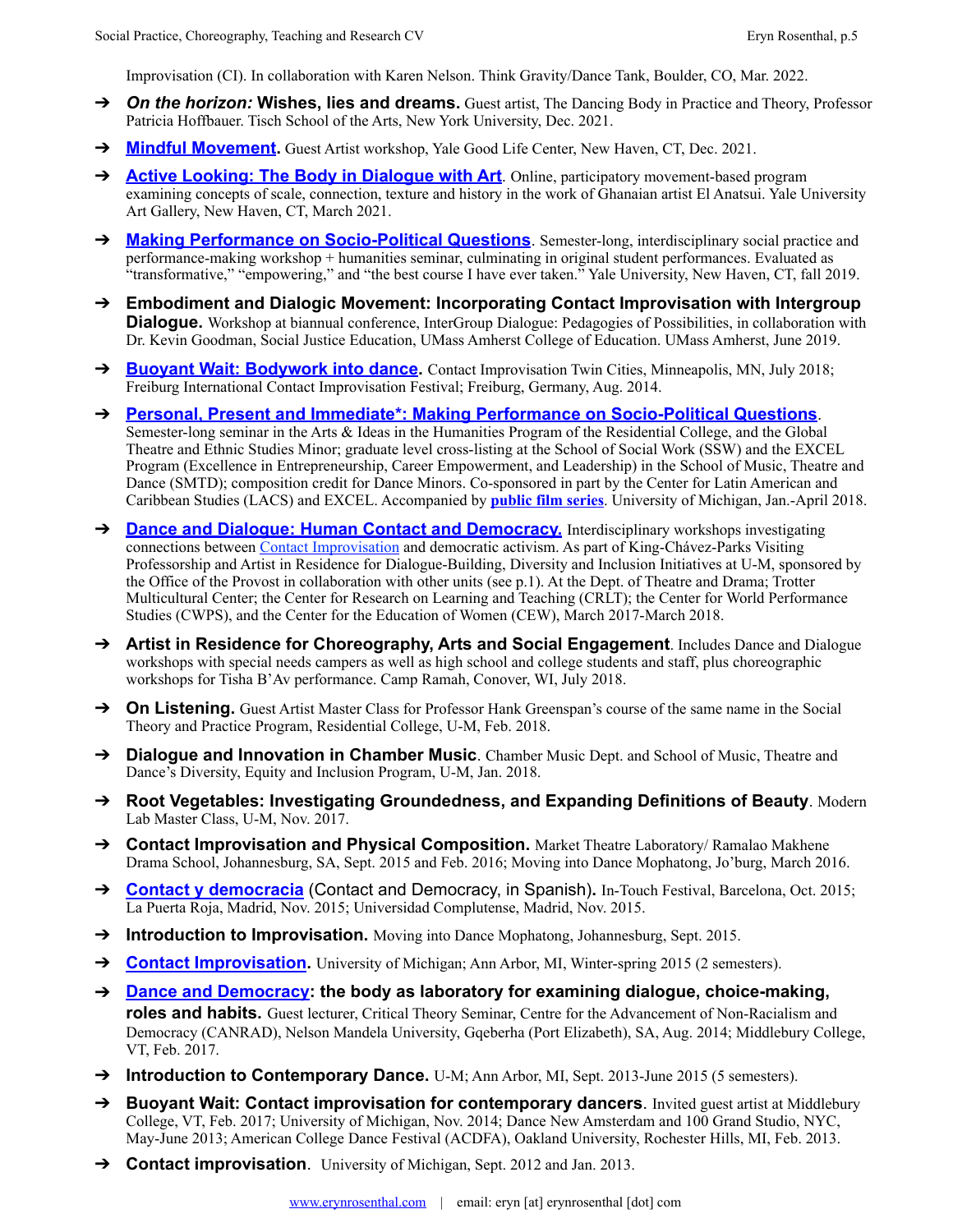- ➔ **Contact improvisation** and **tools for composition**. Oakland University, April and Sept. 2012; fall 2005.
- ➔ **[Real-time composition](http://erynrosenthal.com/real-time-composition/)**. 100 Grand Studio, NYC; May-June 2011.
- ➔ **Contact improvisation** and **abstract composition**. Universidad Carlos III; Madrid, 2003.
- ➔ **Contact improvisation** and **tools for composition**. Detroit Country Day School, Bev Hills, MI, Feb. 2013.
- ➔ **Professional development workshops in contact improvisation**. Roeper School; Birmingham, MI, spring-summer 2005.
- → **Improvisation and Group Composition.** "Los Fraggles" Badajoz Community Center, Badajoz, Spain, 2002.
- ➔ **Poetry and dance; hip-hop, jazz and movement**. Cranbrook Theatre School; Bloomfield Hills, MI, summer 1995.
- ➔ **Tap: improvisation** and **technique**. SCAENA Centro Carmen Roche; Estudio Madrid 47; Escuela Tarantos; Madrid, Jan. 2004.
- ➔ **Creative movement and contemporary dance**. PS 106; Bushwick, Brooklyn, 2006-07.
- ➔ **Inglés y teatro para buhos y guisantes** (English and theater for rapacious owls and shy little peas). Centro Cultural El Trasgo; Madrid, Jan.-June 2001.

# **RESEARCH, SERVICE, CURATION AND PUBLICATIONS**

- *Think Gravity / Dance Tank: Celebrating and Reckoning with Contact Improvisation and*  **Performance**. Collective think tank/ experimental dance research laboratory focused on futuring Contact Improvisation. Collaboration/invitation by Karen Nelson. Org. Karen Schaffman and Anya Cloud (University of Colorado-Boulder, CO, March 2022).
- **Dancing the End of Days.** MELT intensive workshop; Teaching Assistant to Professor Thomas F. DeFrantz (Movement Research, NYC/zoom, March 2022).
- **What Is This Black?** MELT intensive workshop; Teaching Assistant to Professor Thomas F. DeFrantz (Movement Research, NYC/zoom, Aug. 2020).
- *Breakout Room.* Facilitator of interdisciplinary research and creation collective + forum (NYC, May-June 2020).
- **Dancers' Economic Empowerment Program (DEEP)**. Peer facilitator of Actors Fund and Gibney Dance program (NYC, April-July 2020).
- *Bottles and Embodiment in El Anatsui's* **Society Woman's Cloth (Gold)***.* Guest speaker at Curator Sydney Simon's gallery talk, *Art Objects as Teaching Tools*. Yale University Art Gallery (New Haven, CT, Nov. 2019).
- **[Making Performance on Socio-Political Questions](http://erynrosenthal.com/wp-content/uploads/2019/10/Eryn-Rosenthal-Yale-College-Tea-poster-29oct19-lowerres.jpg)***.* Artist talk /College tea, Benjamin Franklin College, Yale University (New Haven, October 2019).
- **[William Kentridge: Drawings for Projection](http://erynrosenthal.com/wp-content/uploads/2019/10/William-Kentridge-Yale-Screening-24oct19-medres.jpg)**. Organizer of public screening of several of Kentridge's landmark charcoal drawing animations; moderator of post-screening discussion. (Yale University, October 2019).
- *Reimagining Ourselves at Sinai and JTS (Jewish Theological Seminary): From Collective*  **Memory to Collective Imagination.** Keynote speaker at Isha el Achota community lunch; organized in collaboration with Rabbis-in-training Shani Abramowitz and Shayna Golkow (JTS, NYC, Feb. 2019).
- *Moving Words Worlding Dancing.* MELT intensive workshop; Teaching Assistant to Professor Thomas F. DeFrantz (Movement Research, NYC, Jan. 2019).
- **Scoring the Clay: Body-based warmups for priming creativity.** Commissioned movement-based and interdisciplinary curriculum development for Connecting Life Stories: Narratives of the Middle East and Beyond, new First Year Seminar in Middle Eastern Studies with Professor Carol Bardenstein (Diversity, Equity and Inclusion (DEI) New Initiative New Infrastructure (NINI) Grant, University of Michigan, summer 2018).
- *I and Thou, Spheres and States: Human Contact and the Expanded Self in Judaism***.** Artist Residency at Ramah Wisconsin to research, design and implement choreography workshops, guest speaking, and Dance and Dialogue workshops in connection with experiential Jewish education (Covenant Foundation, July 2018).
- **Yale University Panel on Bias and Inclusion.** Alumni panel discussing recent bias-related incidents at Yale, and proposed actions for the university. With Raheemah Abdulaleem, Jaime Harrison, Thiru Vignarajah, and myself.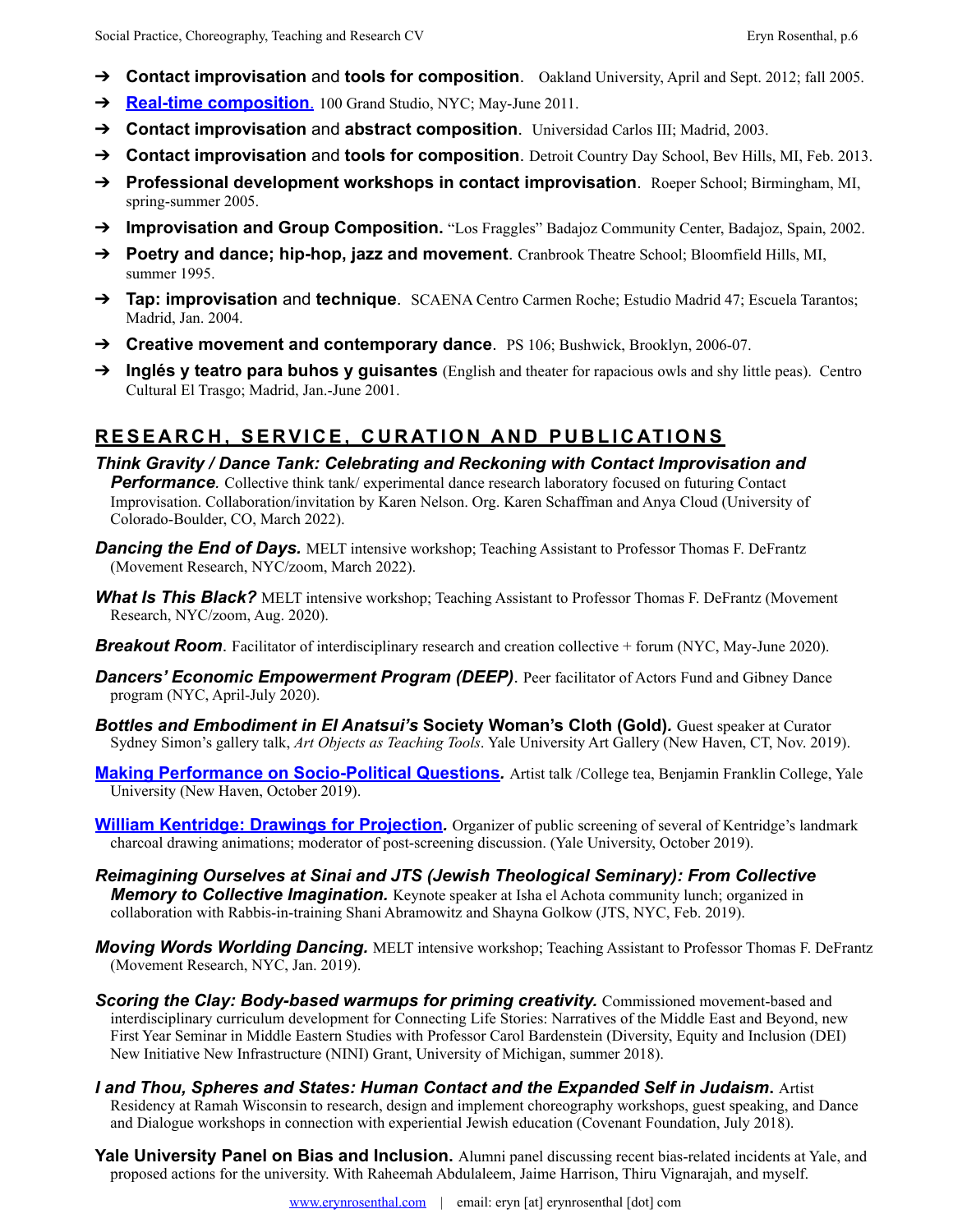Moderated by DeVon Nolt, National Urban League (Yale University, May 2018).

- **Diversity. Equity and Inclusion (DEI) Invited Speaker.** The University of Michigan (U-M) Office of the Provost honored my work at an event for the DEI Leads of each unit with U-M President Schlissel. I spoke about the role of the arts in building thoughtful reflection on complex subject matter, and curated a performance by Aly Charfauros, a first year student from my seminar (Graduate Hotel, Ann Arbor, MI, May 2018).
- **[Personal, Present and Immediate Film Series.](http://erynrosenthal.com/category/personal-present-and-immediate-film-series/)** Curator and facilitator of free public film series accompanying the interdisciplinary performance course **[Personal, Present and Immediate: Making Performance on Socio-](http://erynrosenthal.com/personal-present-and-immediate-making-performance-on-socio-political-questions/)[Political Questions](http://erynrosenthal.com/personal-present-and-immediate-making-performance-on-socio-political-questions/)**. All screenings are followed by public discussions which I facilitate; the series culminates in performances of original student work. Co-sponsored in part by the Center for Latin American and Caribbean Studies (LACS) and EXCEL (University of Michigan Residential College, Jan.-April 2018).

#### **Center for the Education of Women (CEW+) +Inspire Steering Committee and Task Forces.**

CEW+ advances diversity and inclusion at U-M by serving as a resource, voice, and advocate to empower women and nontraditional students. I serve on the steering committee and several small task forces responsible for brainstorming, advising and developing pilot programs that integrate academic learning and mindfulness training with creative educational programs to build coping and resilience skills (CEW, U-M, 2018- 2019).

- *[Rules and Creativity in Social Justice Activism.](http://erynrosenthal.com/rules-and-creativity-in-social-justice-activism/)* Co-designer and facilitator of working group session with organizer and historian Austin McCoy. As part of King-Chávez-Parks Visiting Professorship and Artist in Residence for Dialogue-Building, Diversity and Inclusion Initiatives at U-M, sponsored by the Office of the Provost, in collaboration with other units listed on p.1 (Trotter Multicultural Center, U-M, April 2017).
- **Visiting Scholar, Centre for the Advancement of Non-Racialism and Democracy ([CANRAD\)](http://canrad.nmmu.ac.za/).**Development of historical research, community engagement and other educational aspects of *Freedom Suite: Transaction Being Processed* (Nelson Mandela University, Port Elizabeth, South Africa, Feb. 2016).
- **Curatorial Artist Visit with [Brian Rogers.](http://www.chocolatefactorytheater.org/redesign/about/staff-board/)** Organizer of guest artist studio visits, teaching, public discussions, and post-performance talkback with Brian Rogers, film and performance artist and Artistic Director of the Chocolate Factory in NYC. With support from the Rackham Graduate School and Departments of Dance, Theatre, and the Penny Stamps School of Art and Design (Creative Practice Workgroup, U-M, Ann Arbor, MI, March 2015).
- *Artistic Activism Primer* **with [Steve Lambert](http://visitsteve.com/).** Organizer of public artist talk and Artistic Activism intensive workshop for interdisciplinary group of graduate students. With support from Rackham Graduate School and the Institute for the Humanities (Creative Practice Workgroup, U-M, Ann Arbor, Oct. 2014).
- *Transaction Being Processed: Dialogue, Identity and Change in South Africa*. Preliminary thesis research with anti-Apartheid activists from New Brighton, Port Elizabeth, South Africa (New Brighton, PE, SA, 2014).

**[Play the Space](http://erynrosenthal.com/category/playthespace/)**. Founder and curator of site-specific, multidisciplinary performance series [\(First Street Green Art Park,](http://www.firststreetgreenpark.org/) NYC, 2012-13).

**The Sound Research**. Public speaking engagement for expert panel on self-expression (Unilever, NJ, June 2011).

**Performance On The Post-Franco Stage**, Fulbright fellowship and independent research (Madrid, 1999-2004).

- → Publication: "*Eso*," decían "yo quiero hacer eso": Quechu y los zancos ("That," they said, "I *want to do that": Quechu and the Stilts*, in Spanish). Interview with Argentinean director and clown Quechu Villalba on his community-based arts project, leading stilt-walking and performance workshops with children in the neighborhoods of Mercedes and El Porvenir during the Argentinean currency crisis. *OPHELIA, magazine for theater and other arts* (Madrid, 2004).
- → Publication: **[Albert Boadella: olfato al tiempo](http://erynrosenthal.com/albert-boadella-olfato-al-tiempo/)** (roughly "A Nose for Timing," in Spanish). Interview with the politically outspoken founder and director of Spanish/Catalan theater company **[Els Joglars](http://www.elsjoglars.com/)**. *OPHELIA, magazine for theater and other arts* (Madrid, 2002).
- *Waiting on the Street, Waiting for the Stage: Scars and Transition Today in South Africa*. Open Society Institute and Rice fellowship research (South Africa, 1998-99).
	- ➔ Publication: *[Ubu and the Truth Commission: theater, metaphor, and memory in South](http://erynrosenthal.com/ubu-y-la-comision-de-la-verdad-teatro-metafora-y-memoria-en-sudafrica/)  [Africa](http://erynrosenthal.com/ubu-y-la-comision-de-la-verdad-teatro-metafora-y-memoria-en-sudafrica/)* (in Spanish)*. OPHELIA, magazine for theater and other arts* (Madrid, 2000).
	- **→ A South African Siddhartha**. Dramaturg/asst. Director/choreographer Jay Pather (Durban Playhouse, 1999).
- *Art Bearing Witness: Metaphor and Rupture of its Frame in the Telling of the Holocaust*. Senior Thesis comparing the ways in which survivors, like artists, construct narrative and metaphor in order to assimilate and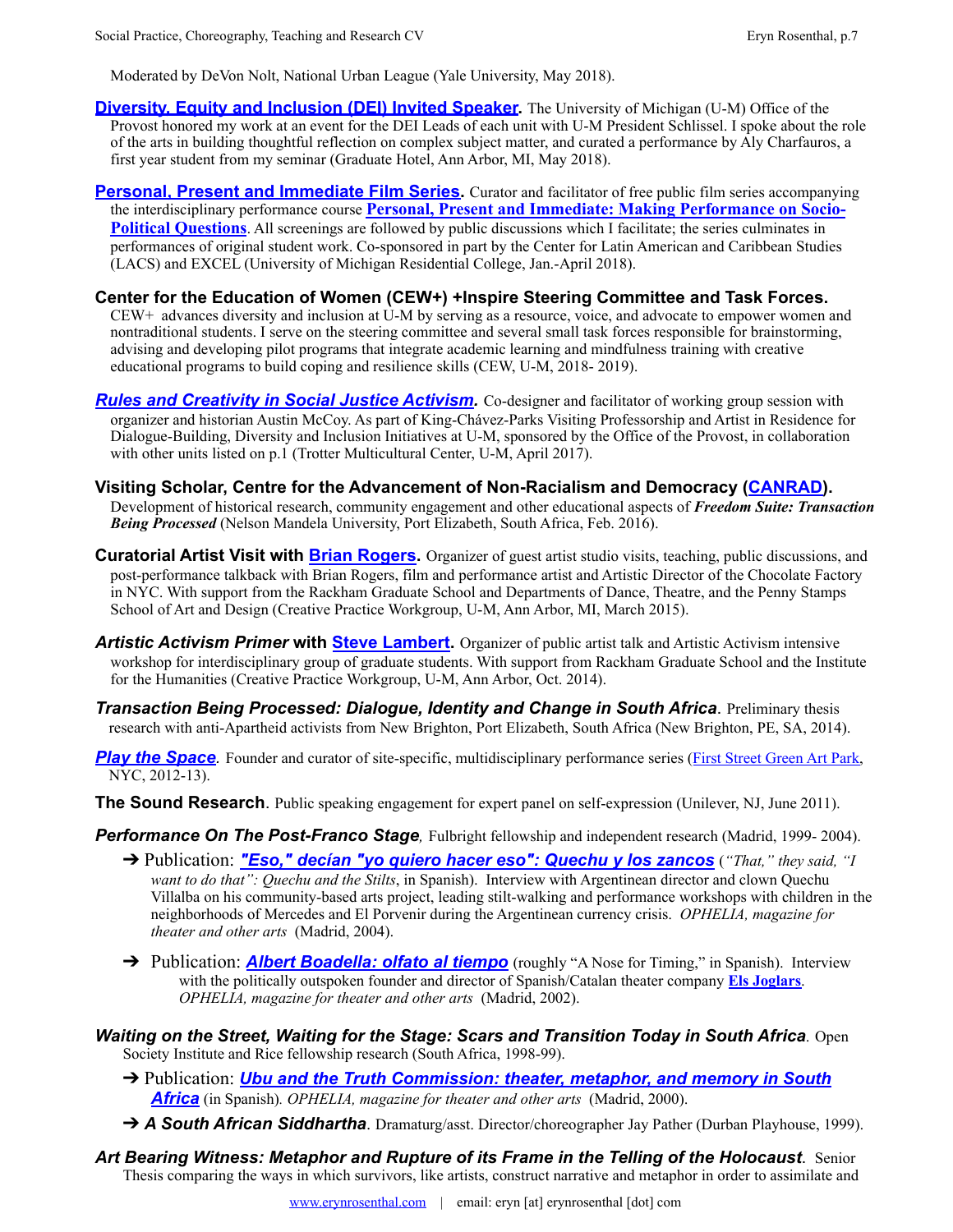recount traumatic events fragmented within their own memory. Directed by Dori Laub, M.D., and read by Shoshana Felman. Both Professors Felman and Laub, co-authors of *Testimony: Crises of Witnessing in Literature, Psychoanalysis and History*, nominated my thesis for the prize in Comparative Literature (Yale University, New Haven, 1998).

*The Question of German Testimony; Countertransference in Treatment of Vietnam Veterans***, by** 

**Dr. Dori Laub, M.D.** Research assistant in Holocaust and contemporary genocide-related issues (International Trauma Center, New Haven, 1998).

*House Arrest/* **Press and Presidency Project**, by **[Anna Deavere Smith](http://www.annadeaveresmithworks.org/bio)**. Richter fellowship for work as research and development assistant/intern; head of advocacy and investigation for sub-project "Voices that haven't been heard" (Arena Stage, Washington, DC, 1996).

Publication: *Numbers for Pesach* (poetry), *Yale Daily News Magazine* (New Haven, 1996).

**Diva Studies**, by **[Elizabeth Alexander](http://elizabethalexander.net/home.html)** (inaugural poet, 2009). Asst. dramaturg (Yale School of Drama, 1996).

## **DANCE TRAINING** (More detailed resume available upon request) **contact improvisation >**

- Teachers include: Ray Chung, Kirstie Simson, Nancy Stark Smith, Chris Aiken, Angie Houser, Jöerg Hassmann, Sarah Shelton Mann, Kathleen Hermesdorf, Rocío Rivera Marchevsky, Nita Little, Karen Nelson, Tim O'Donnell, Afrika Navarro and Aitana Cordero, among many others. Since 2000.
- ECITE (European Contact Improvisation Teachers' Exchange, Kerecsend, Hungary, Aug. 2016)
- Freiburg Int'l Contact Improvisation Festival and Teachers' Meeting (Freiburg, Germany, 2018; 2014-16)
- CI-36 International conference, festival and jam (Huntingdon, PA, USA, June 2008)
- Contact Improvisation Teachers' Exchange, facilitated by Nancy Stark Smith & Martin Keogh (Earthdance, Plainfield, MA, June-July 2006)
- Co-founder and facilitator of the NYC Underscore (2007-11)
- **•** Regular and intensive jams, Underscores, laboratory and practice groups in New York, Michigan, Spain and Massachusetts, since 2004.

## **choreography, improvisation, ethics & composition >**

- 1998-present: Teachers include: Tommy DeFrantz, Elena Córdoba, Yazier Henry, Dori Laub, Darrell Jones, Lisa Nelson, Amy Chavasse, Bill T. Jones, Reggie Wilson, Sarah Shelton Mann, Nancy Stark Smith, Keith Hennessy, Chris Aiken, Angie Houser, Vera Montero, Jennifer Monson, Rui Nunes, Ishmael Houston-Jones, KT Niehoff, Rui Horta, DD Dorvillier, Miguel Gutierrez, and Judith Sánchez Ruíz, among others.
- My training in Visual Arts has also deeply informed my sense of composition. Teachers include: Sarah Flohr, David Pease, Robert Reed, and Jo Ann Marsh.

## **contemporary >**

- $\bullet$  2006-present: Nine years training in Klein Technique Stretch and Placement with Susan Klein and Barbara Mahler (the Klein School and Movement Research, 2006-2013; 2020). I incorporate elements of both Klein Technique as well as Body Mind Centering into my personal daily practice, creative process, and teaching of Site Dance and Social Practice, Contemporary Dance, Improvisation and Contact Improvisation.
- **1998-present: Regular classes and workshops in various contemporary, modern dance, and somatic** techniques, including Limón, Flying Low and Passing Through, Body Mind Centering, Qi Gong-based Movement improvisation, Mueller, Gaga, Release, Cunningham, and Graham; in Valparaíso, Johannesburg, NYC, Madrid, Michigan, and London.
- 1998-2009: Bill T. Jones/ Arnie Zane Dance Co. residency intensive (Skidmore College, NY; June 1998), and subsequent company classes with Bill T. Jones and rehearsal director Janet Wong in London, Madrid, South Africa, and New York.
- Other teachers include: Angela Rodríguez, Daria Faïn, Amy Chavasse, David Legüe, Carol Prieur, Bill De Young, David Zambrano, Lee Clayden, Alan Danielson, Sello Pesa, Christine Tanguay, Africa Morris, and many others.

## **ballet >**

Ballet for contemporary dancers with Christine Wright, Amy West, Silvia Mira, Lauren Toth, Janet Panetta,